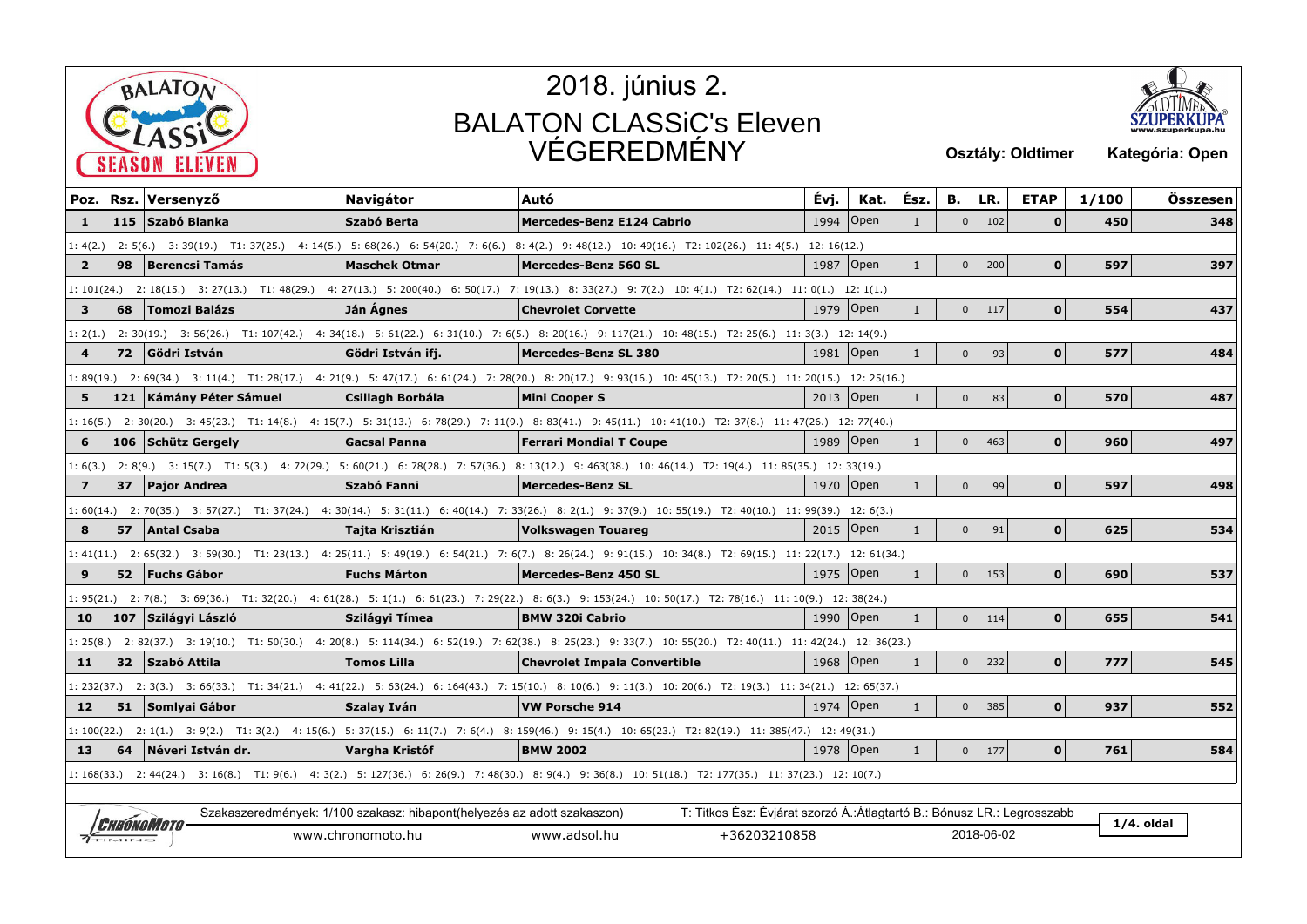



| Poz.     |                                                                                                                                                                   | Rsz. Versenyző        | <b>Navigátor</b>                                                         | Autó                                                                                                                                                              | Évj.      | Kat.        | Ész.         | В.             | LR.        | <b>ETAP</b>  | 1/100 | Összesen     |
|----------|-------------------------------------------------------------------------------------------------------------------------------------------------------------------|-----------------------|--------------------------------------------------------------------------|-------------------------------------------------------------------------------------------------------------------------------------------------------------------|-----------|-------------|--------------|----------------|------------|--------------|-------|--------------|
| 14       |                                                                                                                                                                   | 116 Hankó Ákos        | <b>Vindics József</b>                                                    | <b>Mercedes-Benz E200 Cabrio</b>                                                                                                                                  | 1994      | Open        | 1            | $\overline{0}$ | 298        | $\mathbf{0}$ | 897   | 599          |
|          | 1: 44(13.) 2: 11(11.) 3: 3(1.) T1: 45(28.) 4: 89(33.) 5: 11(5.) 6: 178(45.) 7: 4(1.) 8: 12(8.) 9: 298(32.) 10: 34(7.) T2: 78(17.) 11: 46(25.) 12: 44(28.)         |                       |                                                                          |                                                                                                                                                                   |           |             |              |                |            |              |       |              |
| 15       |                                                                                                                                                                   | 104 Bercsényi László  | <b>Gyorik Cintia</b>                                                     | <b>Audi Coupe</b>                                                                                                                                                 | 1992      | Open        | $\mathbf{1}$ | $\overline{0}$ | 284        | $\mathbf{O}$ | 892   | 608          |
| 1:18(7.) |                                                                                                                                                                   |                       |                                                                          | 2: 35(22.) 3: 62(32.) T1: 39(27.) 4: 38(19.) 5: 18(7.) 6: 4(3.) 7: 49(31.) 8: 21(20.) 9: 284(31.) 10: 43(11.) T2: 229(40.) 11: 11(11.) 12: 41(25.)                |           |             |              |                |            |              |       |              |
| 16       | 25                                                                                                                                                                | Shay Haas             | <b>Tomán Petra</b>                                                       | Pannónia P10                                                                                                                                                      | 1967      | Open        | $\mathbf{1}$ | $\overline{0}$ | 118        | $\mathbf 0$  | 767   | 649          |
|          |                                                                                                                                                                   |                       |                                                                          | 1: 118(27.) 2: 103(40.) 3: 68(35.) T1: 18(11.) 4: 41(21.) 5: 53(20.) 6: 6(5.) 7: 11(8.) 8: 13(9.) 9: 83(14.) 10: 80(29.) T2: 55(12.) 11: 98(37.) 12: 20(14.)      |           |             |              |                |            |              |       |              |
| 17       |                                                                                                                                                                   | 108 Haraszthy Balázs  | Juhász Eniko                                                             | Alfa Romeo 164                                                                                                                                                    | 1991      | Open        | 1            | $\overline{0}$ | 311        | 100          | 906   | 695          |
|          |                                                                                                                                                                   |                       |                                                                          | 1:60(15.) 2:110(42.) 3:60(31.) T1:67(34.) 4:0(1.) 5:43(16.) 6:37(13.) 7:22(16.) 8:61(37.) 9:311(34.) 10:109(34.) T2:8(1.) 11:11(10.) 12:7(5.)                     |           |             |              |                |            |              |       |              |
| 18       | 96                                                                                                                                                                | <b>Popovics Dávid</b> | Szegfu Korinna                                                           | Porsche 944                                                                                                                                                       | 1987      | Open        | $\mathbf{1}$ | $\overline{0}$ | 328        | $\mathbf{0}$ | 1051  | 723          |
| 1:17(6.) |                                                                                                                                                                   |                       |                                                                          | 2: 45(25.) 3: 23(12.) T1: 84(38.) 4: 12(4.) 5: 47(18.) 6: 168(44.) 7: 28(21.) 8: 10(7.) 9: 328(35.) 10: 103(32.) T2: 93(22.) 11: 59(28.) 12: 34(20.)              |           |             |              |                |            |              |       |              |
| 19       | 74                                                                                                                                                                | <b>Csurös Ádám</b>    | <b>Csurös Balázs</b>                                                     | <b>BMW 520</b>                                                                                                                                                    | 1981      | Open        | $\mathbf{1}$ | 0              | 150        | $\mathbf{0}$ | 925   | 775          |
|          | 1: 118(28.) 2: 1(2.) 3: 41(21.) T1: 24(14.) 4: 126(38.) 5: 65(25.) 6: 150(41.) 7: 51(32.) 8: 36(29.) 9: 107(20.) 10: 76(24.) T2: 101(25.) 11: 15(13.) 12: 14(10.) |                       |                                                                          |                                                                                                                                                                   |           |             |              |                |            |              |       |              |
| 20       | 61                                                                                                                                                                | Belényesi Gábor       | Szilágyi Krisztina                                                       | <b>Chevrolet Corvette</b>                                                                                                                                         |           | 1992   Open | $\mathbf{1}$ | 0              | 164        | $\Omega$     | 946   | 782          |
|          |                                                                                                                                                                   |                       |                                                                          | 1: 131(31.) 2: 94(39.) 3: 34(17.) T1: 17(10.) 4: 21(10.) 5: 31(12.) 6: 92(33.) 7: 31(24.) 8: 21(21.) 9: 164(25.) 10: 103(33.) T2: 56(13.) 11: 98(38.) 12: 53(33.) |           |             |              |                |            |              |       |              |
| 21       | 83                                                                                                                                                                | Kail Tamás            | <b>Barabás Judit</b>                                                     | <b>Mercedes-Benz W126</b>                                                                                                                                         | 1982 Open |             | $\mathbf{1}$ | $\overline{0}$ | 191        | $\Omega$     | 982   | 791          |
|          |                                                                                                                                                                   |                       |                                                                          | 1: 33(9.) 2: 55(29.) 3: 28(14.) T1: 19(12.) 4: 191(44.) 5: 150(37.) 6: 25(8.) 7: 21(15.) 8: 58(34.) 9: 100(18.) 10: 168(42.) T2: 32(7.) 11: 8(7.) 12: 94(45.)     |           |             |              |                |            |              |       |              |
| 22       |                                                                                                                                                                   | 122 David Yaniv       | <b>Lior Harari</b>                                                       | <b>Mercedes-Benz SL63 AMG</b>                                                                                                                                     |           | 2015   Open | $\mathbf{1}$ | $\Omega$       | 500        | $\mathbf{0}$ | 1292  | 792          |
|          |                                                                                                                                                                   |                       |                                                                          | 1:42(12.) 2:500(48.) 3:82(41.) T1:65(33.) 4:81(32.) 5:89(31.) 6:1(1.) 7:5(2.) 8:9(5.) 9:20(5.) 10:92(31.) T2:228(39.) 11:17(14.) 12:61(35.)                       |           |             |              |                |            |              |       |              |
| 23       | 21                                                                                                                                                                | <b>Kiss Ferenc</b>    | Szabó Bettina                                                            | Mercedes-Benz 230 SL                                                                                                                                              |           | 1965   Open | $\mathbf{1}$ | n l            | 330        | $\Omega$     | 1139  | 809          |
|          |                                                                                                                                                                   |                       |                                                                          | 1: 330(43.) 2: 14(13.) 3: 67(34.) T1: 30(19.) 4: 147(40.) 5: 2(2.) 6: 67(25.) 7: 6(3.) 8: 72(39.) 9: 2(1.) 10: 7(3.) T2: 236(44.) 11: 107(40.) 12: 52(32.)        |           |             |              |                |            |              |       |              |
| 24       | 87                                                                                                                                                                | Szemerédi Krisztián   | Juhász Gábor                                                             | Mercedes-Benz 380 SL                                                                                                                                              |           | 1984   Open | $\mathbf{1}$ | 0 <sup>1</sup> | 2000       | $\mathbf{0}$ | 2832  | 832          |
|          |                                                                                                                                                                   |                       |                                                                          | 1: 39(10.) 2: 52(27.) 3: 15(6.) T1: 2(1.) 4: 26(12.) 5: 2000(46.) 6: 161(42.) 7: 74(41.) 8: 13(11.) 9: 77(13.) 10: 150(41.) T2: 149(29.) 11: 63(31.) 12: 11(8.)   |           |             |              |                |            |              |       |              |
| 25       | 94                                                                                                                                                                | Kovács Ottó           | Katona Gyöngyi                                                           | <b>Ford Mustang 5.0 GT Conv.</b>                                                                                                                                  |           | 1986 Open   | $\mathbf{1}$ | 0              | 257        | $\Omega$     | 1102  | 845          |
|          |                                                                                                                                                                   |                       |                                                                          | 1: 103(25.) 2: 28(18.) 3: 94(44.) T1: 38(26.) 4: 40(20.) 5: 3(3.) 6: 126(38.) 7: 53(33.) 8: 97(42.) 9: 146(23.) 10: 257(46.) T2: 12(2.) 11: 26(18.) 12: 79(42.)   |           |             |              |                |            |              |       |              |
| 26       |                                                                                                                                                                   | 114   Morek Ferenc    | Morek Ildikó                                                             | Volkswagen Golf Cabrio                                                                                                                                            |           | 1993   Open | $\mathbf{1}$ | 0              | 500        | $\mathbf{0}$ | 1383  | 883          |
|          |                                                                                                                                                                   |                       |                                                                          | 1: 100(23.) 2: 18(16.) 3: 54(25.) T1: 35(22.) 4: 105(36.) 5: 84(30.) 6: 8(6.) 7: 41(28.) 8: 14(13.) 9: 500(47.) 10: 79(28.) T2: 231(42.) 11: 71(33.) 12: 43(27.)  |           |             |              |                |            |              |       |              |
|          |                                                                                                                                                                   |                       |                                                                          |                                                                                                                                                                   |           |             |              |                |            |              |       |              |
|          |                                                                                                                                                                   | Chrónomototo          | Szakaszeredmények: 1/100 szakasz: hibapont (helyezés az adott szakaszon) | T: Titkos Ész: Évjárat szorzó Á.: Átlagtartó B.: Bónusz LR.: Legrosszabb                                                                                          |           |             |              |                |            |              |       | $2/4.$ oldal |
|          | $7$ TIMING                                                                                                                                                        |                       | www.chronomoto.hu                                                        | +36203210858<br>www.adsol.hu                                                                                                                                      |           |             |              |                | 2018-06-02 |              |       |              |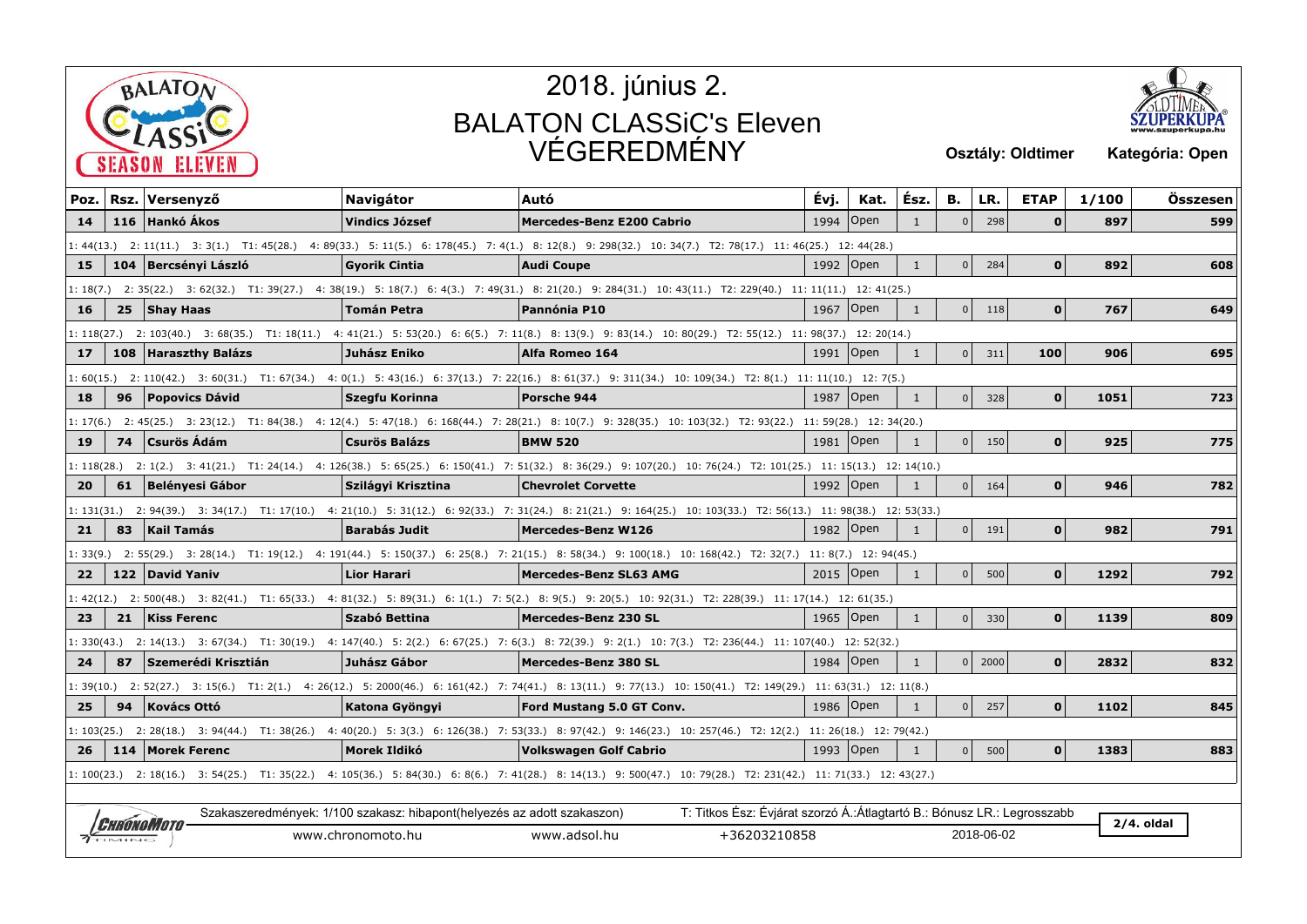



| Poz.        | Rsz.                                                                                                                                                              | Versenyző                | <b>Navigátor</b>                                                         | Autó                                                                                                                                                                | Évj.        | Kat.                   | Ész.         | в.             | LR.        | <b>ETAP</b>  | 1/100 | Összesen     |
|-------------|-------------------------------------------------------------------------------------------------------------------------------------------------------------------|--------------------------|--------------------------------------------------------------------------|---------------------------------------------------------------------------------------------------------------------------------------------------------------------|-------------|------------------------|--------------|----------------|------------|--------------|-------|--------------|
| 27          | 49                                                                                                                                                                | Sziládi Péter            | Sziládi Sándor                                                           | <b>Mercedes-Benz 220</b>                                                                                                                                            | 1973        | $\sqrt{O}$             | $\mathbf{1}$ | $\mathbf{0}$   | 423        | $\mathbf{0}$ | 1328  | 905          |
|             | l: 68(16.) 2: 11(10.) 3: 70(38.) T1: 28(16.) 4: 109(37.) 5: 109(33.) 6: 69(26.) 7: 42(29.) 8: 34(28.) 9: 423(37.) 10: 78(26.) T2: 161(33.) 11: 120(42.) 12: 6(4.) |                          |                                                                          |                                                                                                                                                                     |             |                        |              |                |            |              |       |              |
| 28          | 54                                                                                                                                                                | Kesselbauer Sándor       | Cserjés Csaba                                                            | Mercedes-Benz 220CE                                                                                                                                                 |             | 1994   Open            | $\mathbf{1}$ | 0              | 200        | $\mathbf{0}$ | 1125  | 925          |
|             | 1: 126(29.) 2: 59(30.) 3: 9(3.) T1: 82(37.) 4: 101(35.) 5: 200(41.) 6: 82(32.) 7: 96(44.) 8: 107(44.) 9: 43(10.) 10: 127(39.) T2: 81(18.) 11: 8(8.) 12: 4(2.)     |                          |                                                                          |                                                                                                                                                                     |             |                        |              |                |            |              |       |              |
| 29          |                                                                                                                                                                   | 118 Gurabi Gyula Dr.     | <b>Gurabi Donát Péter</b>                                                | Mercedes-Benz 220CE                                                                                                                                                 |             | 1995   Open            | 1            | 0 <sup>1</sup> | 279        | 0            | 1211  | 932          |
|             |                                                                                                                                                                   |                          |                                                                          | 1: 208(35.) 2: 6(7.) 3: 30(15.) T1: 6(4.) 4: 32(17.) 5: 116(35.) 6: 5(4.) 7: 25(19.) 8: 54(32.) 9: 279(29.) 10: 78(27.) T2: 185(38.) 11: 115(41.) 12: 72(39.)       |             |                        |              |                |            |              |       |              |
| 30          |                                                                                                                                                                   | 109 Sajó Ferenc Dr.      | Szabó Ildikó                                                             | <b>BMW Alpina B3S</b>                                                                                                                                               |             | 2002   Open            | 1            | $\overline{0}$ | 410        | $\mathbf{0}$ | 1350  | 940          |
|             |                                                                                                                                                                   |                          |                                                                          | 1: 248(39.) 2: 123(45.) 3: 16(9.) T1: 106(41.) 4: 7(3.) 5: 36(14.) 6: 51(18.) 7: 54(35.) 8: 54(33.) 9: 410(36.) 10: 62(22.) T2: 139(28.) 11: 29(20.) 12: 15(11.)    |             |                        |              |                |            |              |       |              |
| 31          |                                                                                                                                                                   | 101 Balázs György        | Kiss Katalin                                                             | Porsche 924 S                                                                                                                                                       |             | 1988   Open            | 1            | 0              | 369        | 0            | 1375  | 1006         |
|             |                                                                                                                                                                   |                          |                                                                          | 1: 369(45.) 2: 31(21.) 3: 35(18.) T1: 69(35.) 4: 30(15.) 5: 80(29.) 6: 135(39.) 7: 53(34.) 8: 27(25.) 9: 94(17.) 10: 231(45.) T2: 97(23.) 11: 90(36.) 12: 34(21.)   |             |                        |              |                |            |              |       |              |
| 32          |                                                                                                                                                                   | 113   Málnai Tamás       | Málnai Márk                                                              | Porsche 911                                                                                                                                                         | 1992   Open |                        | $\mathbf{1}$ | 0              | 304        | $\mathbf{0}$ | 1312  | 1008         |
|             |                                                                                                                                                                   |                          |                                                                          | 1: 80(18.) 2: 53(28.) 3: 44(22.) T1: 14(7.) 4: 77(31.) 5: 30(10.) 6: 148(40.) 7: 122(47.) 8: 60(35.) 9: 304(33.) 10: 76(25.) T2: 177(36.) 11: 65(32.) 12: 62(36.)   |             |                        |              |                |            |              |       |              |
| 33.         |                                                                                                                                                                   | 111 Stefkó Lajos         | <b>Mészáros László</b>                                                   | <b>Mercedes-Benz W124 Coupe</b>                                                                                                                                     | 1992   Open |                        | 1            | $\Omega$       | 500        | $\mathbf{0}$ | 1537  | 1037         |
|             |                                                                                                                                                                   |                          |                                                                          | 1: 115(26.) 2: 131(46.) 3: 94(45.) T1: 500(47.) 4: 50(25.) 5: 154(38.) 6: 34(11.) 7: 23(18.) 8: 24(22.) 9: 198(26.) 10: 15(5.) T2: 119(27.) 11: 53(27.) 12: 27(18.) |             |                        |              |                |            |              |       |              |
| 34          | 90                                                                                                                                                                | Kozári Bernadett         | <b>Kovács Bence Bulcsú</b>                                               | <b>BMW 840</b>                                                                                                                                                      | 1995   Open |                        | 1            | $\mathbf{0}$   | 500        | $\mathbf{0}$ | 1554  | 1054         |
|             |                                                                                                                                                                   |                          |                                                                          | 1: 128(30.) 2: 4(5.) 3: 13(5.) T1: 16(9.) 4: 75(30.) 5: 107(32.) 6: 58(22.) 7: 89(42.) 8: 75(40.) 9: 500(48.) 10: 117(37.) T2: 259(47.) 11: 26(19.) 12: 87(44.)     |             |                        |              |                |            |              |       |              |
| 35          | 30                                                                                                                                                                | Gál István               | Gálné Csík Violetta                                                      | <b>Chevrolet Impala</b>                                                                                                                                             | 1968   Open |                        | 1            | $\overline{0}$ | 302        | $\mathbf{0}$ | 1375  | 1073         |
| 1: 267(41.) |                                                                                                                                                                   |                          |                                                                          | 2: 40(23.) 3: 41(20.) T1: 7(5.) 4: 302(47.) 5: 246(43.) 6: 103(35.) 7: 32(25.) 8: 21(18.) 9: 30(6.) 10: 125(38.) T2: 99(24.) 11: 14(12.) 12: 48(30.)                |             |                        |              |                |            |              |       |              |
| 36          | 28                                                                                                                                                                | Pencz Zoltán             | <b>Drobilich Gyula</b>                                                   | Dodge Charger                                                                                                                                                       | 1967   Open |                        | 1            | $\overline{0}$ | 426        | 100          | 1416  | 1090         |
| 1: 426(46.) |                                                                                                                                                                   |                          |                                                                          | 2: 22(17.) 3: 58(29.) T1: 25(15.) 4: 94(34.) 5: 15(6.) 6: 79(30.) 7: 21(14.) 8: 20(15.) 9: 105(19.) 10: 321(47.) T2: 151(30.) 11: 62(29.) 12: 17(13.)               |             |                        |              |                |            |              |       |              |
| 37          | 19                                                                                                                                                                | <b>Balogh Róbert Dr.</b> | <b>Balogh Zoltán</b>                                                     | Triumph Spitfire                                                                                                                                                    |             | 1965   Open            | $\mathbf{1}$ | $\overline{0}$ | 250        | $\mathbf{0}$ | 1348  | 1098         |
|             |                                                                                                                                                                   |                          |                                                                          | 1: 227(36.) 2: 65(31.) 3: 31(16.) T1: 37(23.) 4: 176(42.) 5: 63(23.) 6: 98(34.) 7: 23(17.) 8: 65(38.) 9: 250(28.) 10: 11(4.) T2: 240(45.) 11: 37(22.) 12: 25(15.)   |             |                        |              |                |            |              |       |              |
| 38          | 88                                                                                                                                                                | Mátics Zoltán            | <b>Mátics Zoltánné</b>                                                   | <b>BMW 635 CSi</b>                                                                                                                                                  | 1984        | $\mathsf{Open}$        | 1            | $\overline{0}$ | 500        | $\mathbf{0}$ | 1657  | 1157         |
|             |                                                                                                                                                                   |                          |                                                                          | 1: 477(47.) 2: 51(26.) 3: 46(24.) T1: 63(32.) 4: 52(26.) 5: 71(27.) 6: 44(15.) 7: 38(27.) 8: 21(19.) 9: 500(42.) 10: 5(2.) T2: 244(46.)                             |             | $11:2(2.)$ 12: 43(26.) |              |                |            |              |       |              |
| 39          | 80                                                                                                                                                                | Somogyi György           | <b>Hortobágyi Gabriella</b>                                              | Mercedes-Benz 450 SLC                                                                                                                                               | 1981 Open   |                        | $\mathbf{1}$ | 0              | 280        | 0            | 1457  | 1177         |
|             |                                                                                                                                                                   |                          |                                                                          | 1: 91(20.) 2: 118(44.) 3: 57(28.) T1: 90(39.) 4: 128(39.) 5: 27(9.) 6: 80(31.) 7: 69(40.) 8: 13(10.) 9: 280(30.) 10: 82(30.) T2: 153(32.) 11: 242(45.) 12: 27(17.)  |             |                        |              |                |            |              |       |              |
|             |                                                                                                                                                                   |                          |                                                                          |                                                                                                                                                                     |             |                        |              |                |            |              |       |              |
|             |                                                                                                                                                                   | <i>Chronomoto</i>        | Szakaszeredmények: 1/100 szakasz: hibapont (helyezés az adott szakaszon) | T: Titkos Ész: Évjárat szorzó Á.:Átlagtartó B.: Bónusz LR.: Legrosszabb                                                                                             |             |                        |              |                |            |              |       | $3/4.$ oldal |
|             | $7$ TIMING                                                                                                                                                        |                          | www.chronomoto.hu                                                        | +36203210858<br>www.adsol.hu                                                                                                                                        |             |                        |              |                | 2018-06-02 |              |       |              |